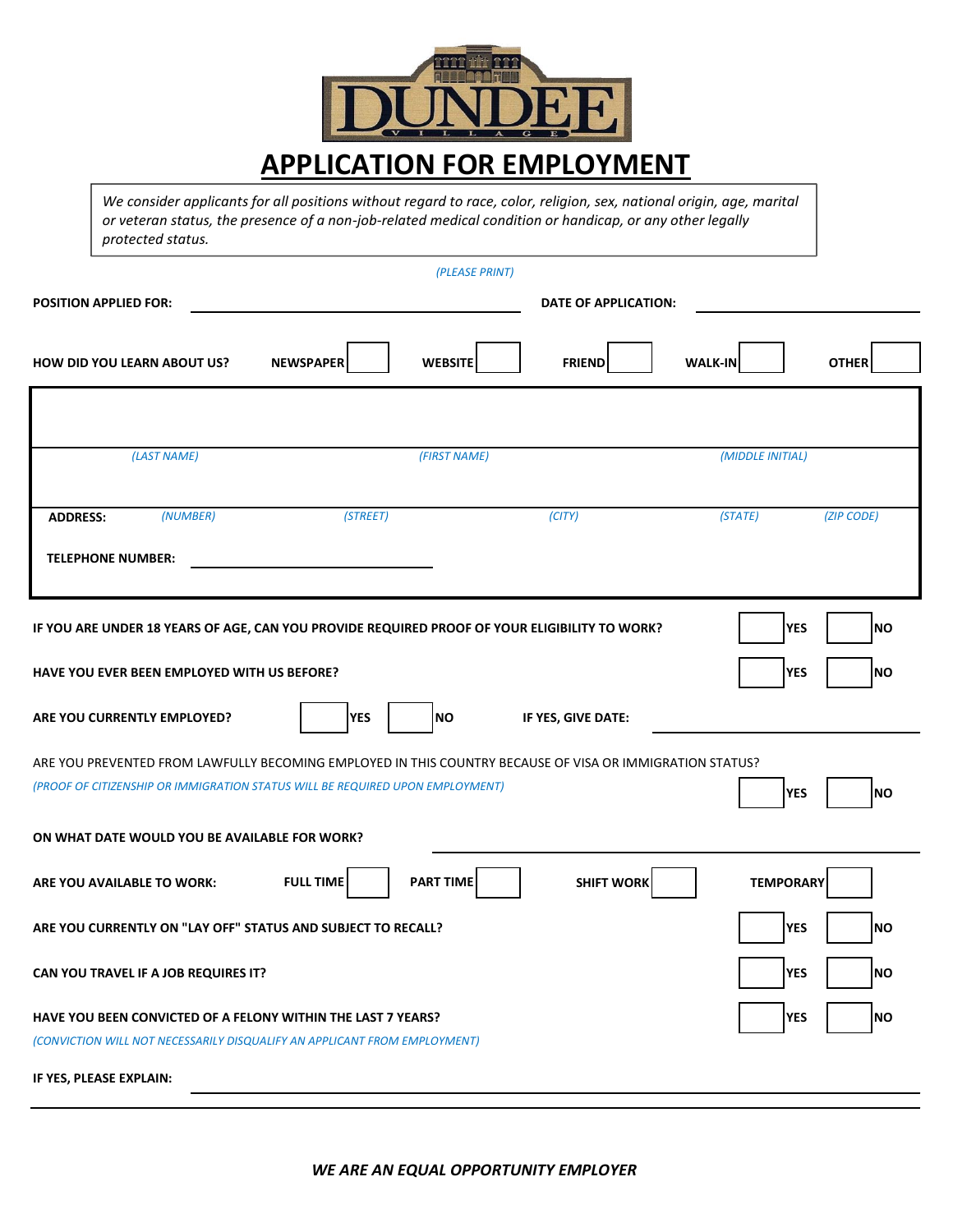## **EDUCATION**

|                           | <b>HIGH SCHOOL</b> |  | <b>UNDERGRAD COLLEGE</b> |  | <b>GRADUATE/PROFESSIONAL</b> |  |  |  |  |
|---------------------------|--------------------|--|--------------------------|--|------------------------------|--|--|--|--|
| SCHOOL NAME AND LOCATION: |                    |  |                          |  |                              |  |  |  |  |
| YEARS COMPLETED           |                    |  |                          |  |                              |  |  |  |  |
| DIPLOMA/DEGREE            |                    |  |                          |  |                              |  |  |  |  |
| DESCRIBE COURSE OF STUDY  |                    |  |                          |  |                              |  |  |  |  |

| DESCRIBE ANY SPECIALIZED<br>TRAINING, APPRENTICESHIP,<br>SKILLS AND EXTRA-CURRICULAR<br><b>ACTIVITIES</b>      |  |  |
|----------------------------------------------------------------------------------------------------------------|--|--|
| <b>DESCRIBE ANY HONORS</b><br>YOU HAVE RECEIVED                                                                |  |  |
| STATE ANY ADDITIONAL<br><b>INFORMATION YOU FEEL MAY</b><br>BE HELPFUL TO US IN<br>CONSIDERING YOUR APPLICATION |  |  |

#### **INDICATE ANY FOREIGN LANGUAGES YOU CAN SPEAK, READ, AND OR WRITE:**

|                      | <b>FLUENT</b> | <b>GOOD</b> | <b>FAIR</b> |
|----------------------|---------------|-------------|-------------|
| <b>SPEAK</b>         |               |             |             |
| <b>IREAD</b>         |               |             |             |
| <i><b>LWRITE</b></i> |               |             |             |

### **LIST PROFESSIONAL, TRADE, BUSINESS OR CIVIC ACTIVITIES AND OFFICES HELD:**

*(You may exclude memberships which would reveal sex, race, religion, national origin, age, ancestry, or handicap or other protected status)*

| HAVE YOU EVER HAD ANY JOB-RELATED TRAINING IN THE UNITED STATES MILITARY? | YE. |  | INO |
|---------------------------------------------------------------------------|-----|--|-----|
|---------------------------------------------------------------------------|-----|--|-----|

| ۰, |  |  |
|----|--|--|
|    |  |  |

**IF YES, PLEASE DESCRIBE:**

**ARE YOU PHYSICALLY OR OTHERWISE UNABLE TO PERFORM THE DUTIES OF THE JOB FOR WHICH YOU ARE APPLYING?**

|  | ٧F۲ |  | INO |
|--|-----|--|-----|
|--|-----|--|-----|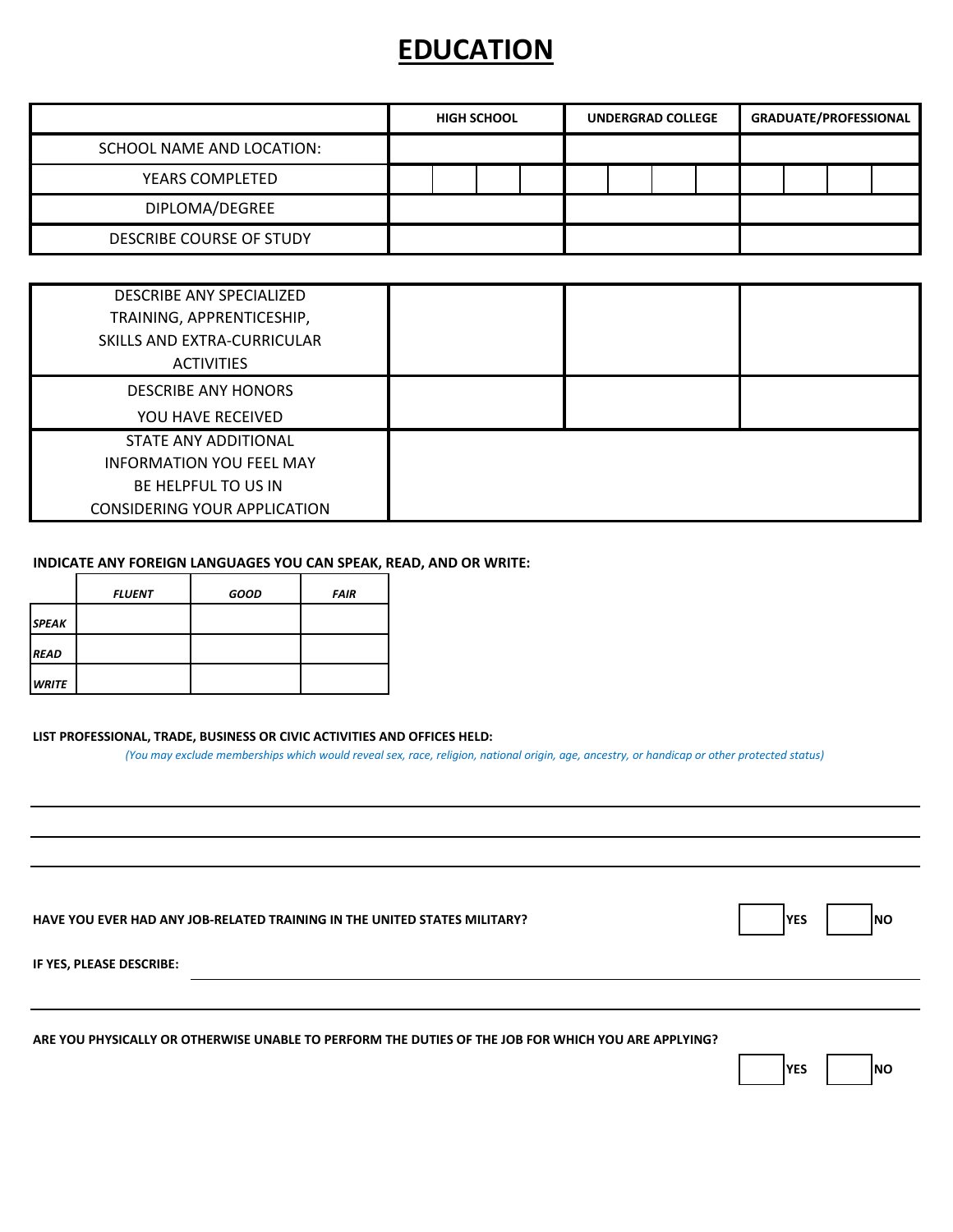# **EMPLOYMENT EXPERIENCE**

*You may exclude organizations which indicate race, color, religion, gender, national origin, handicap or other protected status. Start with your present or last job. Include any job-related military service assignments and volunteer activities.*

| $\mathbf{1}$                                    |            | <b>DATES EMPLOYED</b> |                           | <b>WORKED PERFORMED:</b>                                         |  |
|-------------------------------------------------|------------|-----------------------|---------------------------|------------------------------------------------------------------|--|
| Employer                                        |            | <b>FROM</b>           | TO                        |                                                                  |  |
|                                                 |            |                       |                           |                                                                  |  |
| <b>Street Address</b>                           |            |                       | <b>HOURLY RATE/SALARY</b> |                                                                  |  |
|                                                 |            | <b>STARTING</b>       | <b>FINAL</b>              |                                                                  |  |
| City, State, Zip                                |            |                       |                           |                                                                  |  |
| <b>Telephone Number</b>                         |            | Job Title             |                           | Supervisor                                                       |  |
| ARE YOU CURRENTLY EMPLOYED?                     | <b>YES</b> | NO                    |                           | <b>YES</b><br><b>NO</b><br>MAY WE CONTACT YOUR PRESENT EMPLOYER? |  |
| REASON FOR LEAVING OR SEEKING OTHER EMPLOYMENT? |            |                       |                           |                                                                  |  |
|                                                 |            |                       |                           |                                                                  |  |
| $\mathbf{2}$                                    |            | <b>DATES EMPLOYED</b> |                           | <b>WORKED PERFORMED:</b>                                         |  |
| Employer                                        |            | <b>FROM</b>           | TO                        |                                                                  |  |
|                                                 |            |                       |                           |                                                                  |  |
| <b>Street Address</b>                           |            |                       | <b>HOURLY RATE/SALARY</b> |                                                                  |  |
|                                                 |            | <b>STARTING</b>       | <b>FINAL</b>              |                                                                  |  |
| City, State, Zip                                |            |                       |                           |                                                                  |  |
|                                                 |            |                       |                           |                                                                  |  |
| <b>Telephone Number</b>                         |            | Job Title             |                           | Supervisor                                                       |  |
| <b>REASON FOR LEAVING:</b>                      |            |                       |                           |                                                                  |  |
| 3                                               |            | <b>DATES EMPLOYED</b> |                           | <b>WORKED PERFORMED:</b>                                         |  |
| Employer                                        |            | <b>FROM</b>           | TO                        |                                                                  |  |
|                                                 |            |                       |                           |                                                                  |  |
| <b>Street Address</b>                           |            |                       | <b>HOURLY RATE/SALARY</b> |                                                                  |  |
|                                                 |            | <b>STARTING</b>       | <b>FINAL</b>              |                                                                  |  |
| City, State, Zip                                |            |                       |                           |                                                                  |  |
| <b>Telephone Number</b>                         |            | Job Title             |                           | Supervisor                                                       |  |
| <b>REASON FOR LEAVING:</b>                      |            |                       |                           |                                                                  |  |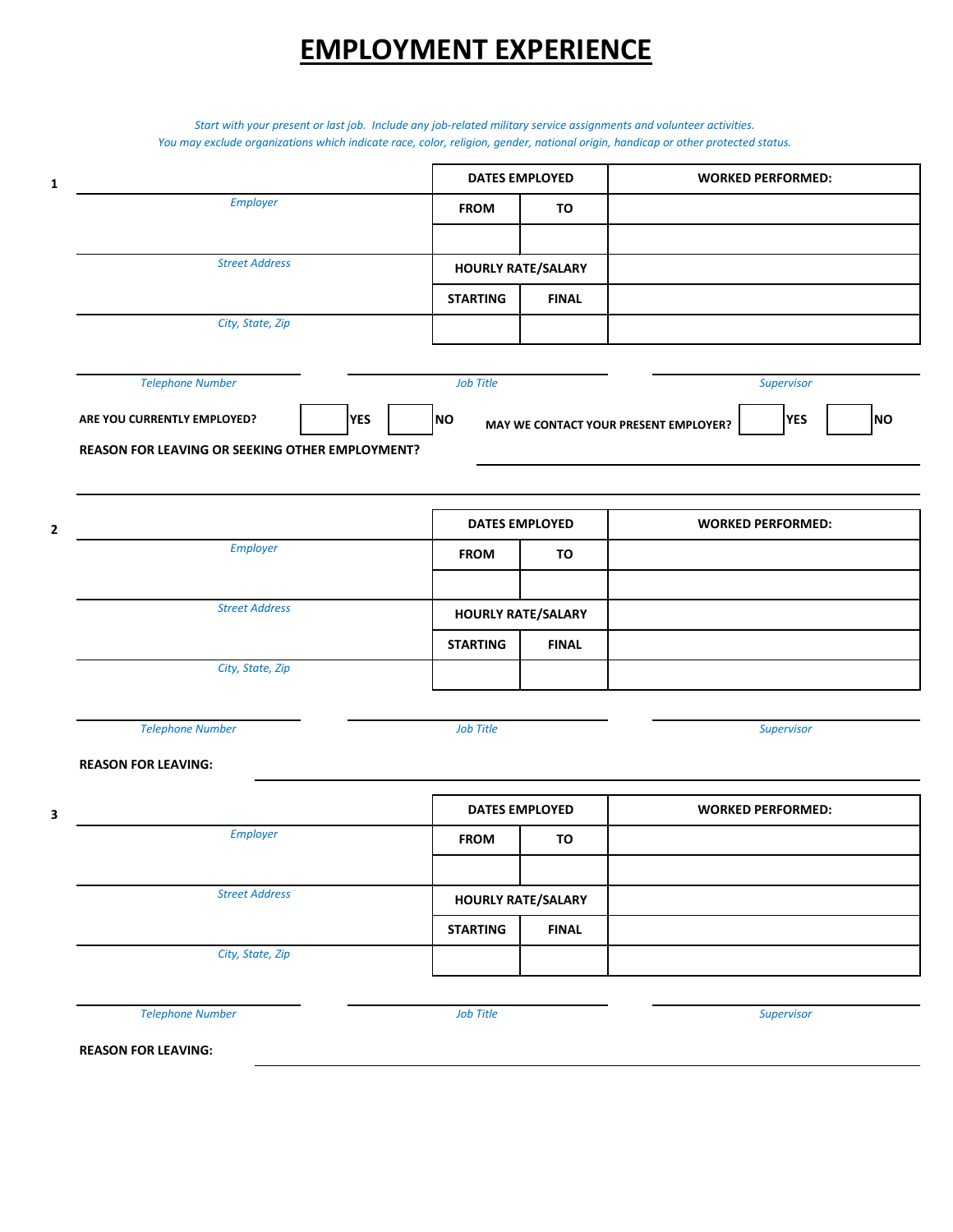# **SPECIAL SKILLS AND QUALIFICATIONS**

*Summarize special job-related skills and qualifications acquired from employment or other experience:*

# **REFERENCES**

| 1 |             |                |                         |  |
|---|-------------|----------------|-------------------------|--|
|   | <b>NAME</b> |                | <b>TELEPHONE NUMBER</b> |  |
|   |             |                |                         |  |
|   |             |                |                         |  |
|   |             | <b>ADDRESS</b> |                         |  |
|   |             |                |                         |  |
|   |             |                |                         |  |
| 2 |             |                |                         |  |
|   | <b>NAME</b> |                | <b>TELEPHONE NUMBER</b> |  |
|   |             |                |                         |  |
|   |             |                |                         |  |
|   |             | <b>ADDRESS</b> |                         |  |
|   |             |                |                         |  |
|   |             |                |                         |  |
| 3 |             |                |                         |  |
|   | <b>NAME</b> |                | <b>TELEPHONE NUMBER</b> |  |
|   |             |                |                         |  |
|   |             |                |                         |  |

*ADDRESS*

### **APPLICANT'S STATEMENT**

I certify that answers given herein are true and complete to the best of my knowledge. I authorize investigation of all statements contained in this application for employment as may be necessary in arriving at an employment decision.

This application for employment shall be considered active for a period of time not to exceed 45 days. Any applicant wishing to be considered for employment beyond this time period should inquire as to whether or not applications are being accepted at that time.

I hereby understand and acknowledge that, unless otherwise defined by applicable law, any employment relationship with this organization is of an "at will" nature, which means that the employee may resign at any time and the employer may discharge the employee at any time with or without cause. It is further understood that this "at will" employment relationship may not be changed by any written document or by conduct unless such change is specifically acknowledged in writing by an authorized executive of this organization.

In the event of employment, I understand that false or misleading information given in my application or interview(s) may result in discharge. I understand, also, that I am required to abide by all rules and regulations of the employer.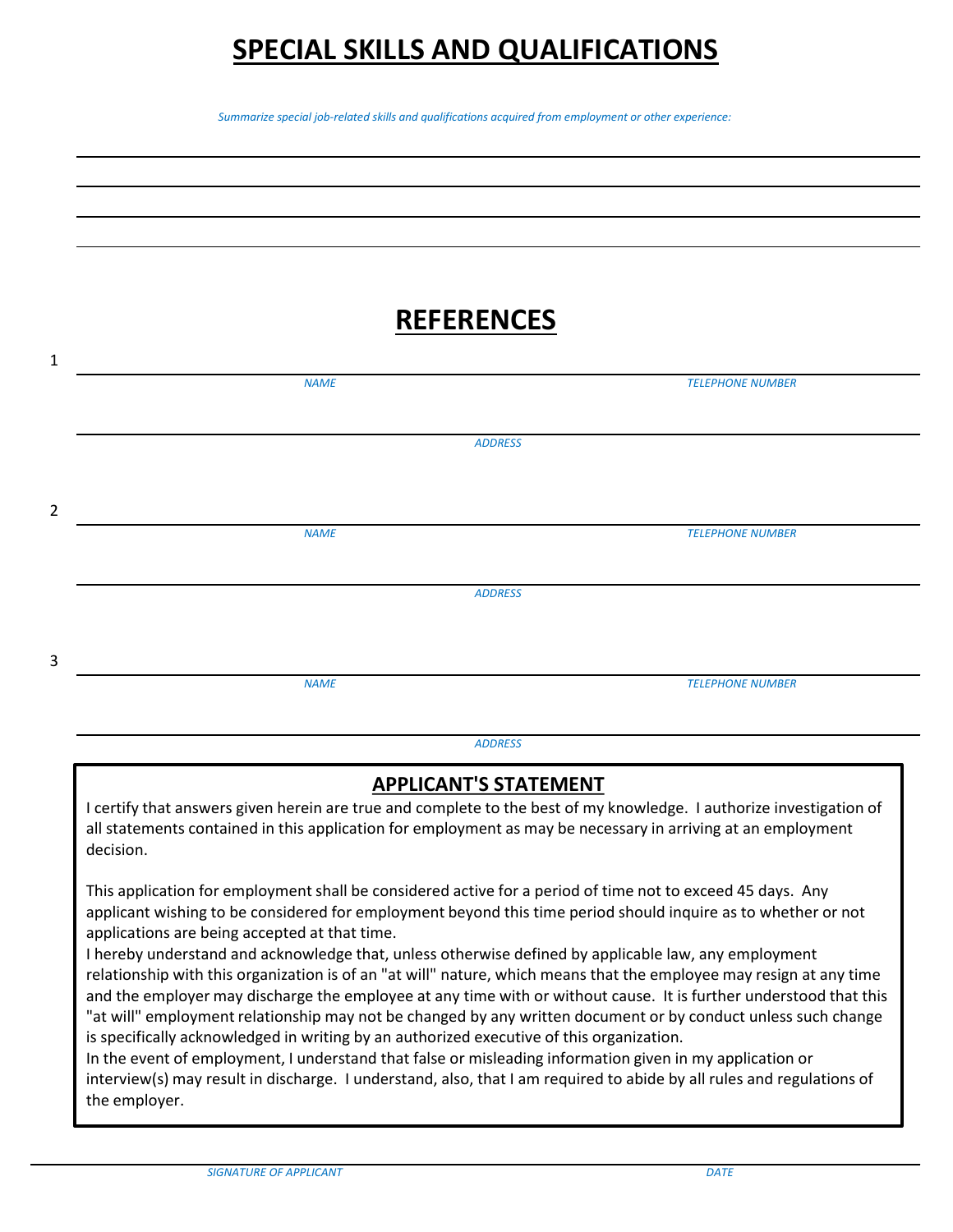# **FOR PERSONNEL DEPARTMENT USE ONLY**

| <b>NOTES:</b> |  |
|---------------|--|
|               |  |
|               |  |
|               |  |
|               |  |
|               |  |
|               |  |
|               |  |
|               |  |
|               |  |
|               |  |
|               |  |
|               |  |
|               |  |
|               |  |
|               |  |
|               |  |
|               |  |
|               |  |
|               |  |
|               |  |